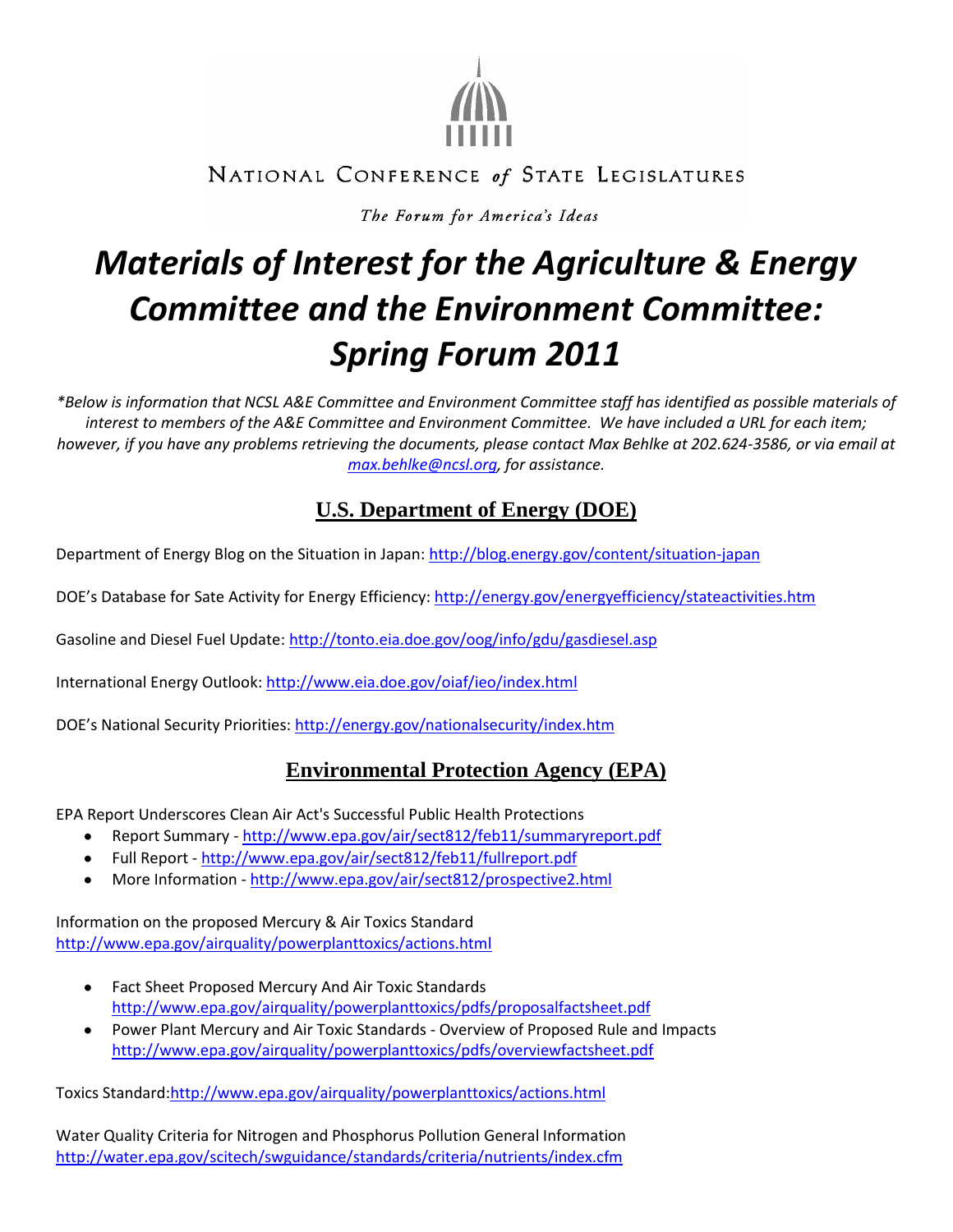March 2011 EPA Memo: Working in Partnership with States to Address Phosphorus and Nitrogen Pollution through Use of a Framework for State Nutrient Reductions

[http://water.epa.gov/scitech/swguidance/standards/criteria/nutrients/upload/memo\\_nitrogen\\_framework.pdf](http://water.epa.gov/scitech/swguidance/standards/criteria/nutrients/upload/memo_nitrogen_framework.pdf)

#### *Information on proposed cooling water intake rule*

- Fact sheet [http://water.epa.gov/lawsregs/lawsguidance/cwa/316b/upload/factsheet\\_proposed.pdf](http://water.epa.gov/lawsregs/lawsguidance/cwa/316b/upload/factsheet_proposed.pdf)
- Q&A [http://water.epa.gov/lawsregs/lawsguidance/cwa/316b/upload/qa\\_proposed.pdf](http://water.epa.gov/lawsregs/lawsguidance/cwa/316b/upload/qa_proposed.pdf)
- News Release [http://yosemite.epa.gov/opa/admpress.nsf/3881d73f4d4aaa0b85257359003f5348/1a6586526d351a1d852578](http://yosemite.epa.gov/opa/admpress.nsf/3881d73f4d4aaa0b85257359003f5348/1a6586526d351a1d852578610077d4c8!OpenDocument) [610077d4c8!OpenDocument](http://yosemite.epa.gov/opa/admpress.nsf/3881d73f4d4aaa0b85257359003f5348/1a6586526d351a1d852578610077d4c8!OpenDocument)
- More information <http://water.epa.gov/lawsregs/lawsguidance/cwa/316b/>  $\bullet$

#### **Congressional Research Service (CRS) Reports**

Clean Air Issues in the 112th Congress (R41563)<http://opencrs.com/document/R41563/>

The Federal Food Safety System: A Primer (RS22600) <http://opencrs.com/document/RS22600/>

Keeping America's Pipelines Safe and Secure: Key Issues for Congress (R41536) <http://opencrs.com/document/R41536/>

Chemical Facility Security: Reauthorization, Policy Issues, and Options for Congress (R40695) <http://opencrs.com/document/R40695/>

Litigation Seeking to Establish Climate Change Impacts as a Common Law (R41496) <http://opencrs.com/document/R41496/>

Safe Drinking Water Act (SDWA): A Summary of the Act and Its Major Requirements (RL31243) <http://opencrs.com/document/RL31243/>

Renewable Energy Programs in the 2008 Farm Bill (RL34130[\) http://opencrs.com/document/RL34130/](http://opencrs.com/document/RL34130/)

Unfunded Mandates Reform Act: History, Impact, and Issues (R40957[\) http://opencrs.com/document/R40957/](http://opencrs.com/document/R40957/)

A Whole-Farm Crop Disaster Program: Supplemental Revenue Assistance Payments (SURE) (R40452) <http://opencrs.com/document/R40452/>

Federal Agency Actions Following the Supreme Court's Climate Change Decision: A Chronology (R41103) <http://opencrs.com/document/R41103/>

U.S. Fossil Fuel Resources: Terminology, Reporting, and Summary (R40872)<http://opencrs.com/document/R40872/>

Asian Carp and the Great Lakes Region (R41082)<http://opencrs.com/document/R41082/>

Animal Identification and Traceability: Overview and Issues (R40832) <http://opencrs.com/document/R40832/>

Pesticide Use and Water Quality: Are the Laws Complementary or in Conflict? (RL32884) <http://www.nationalaglawcenter.org/assets/crs/RL32884.pdf>